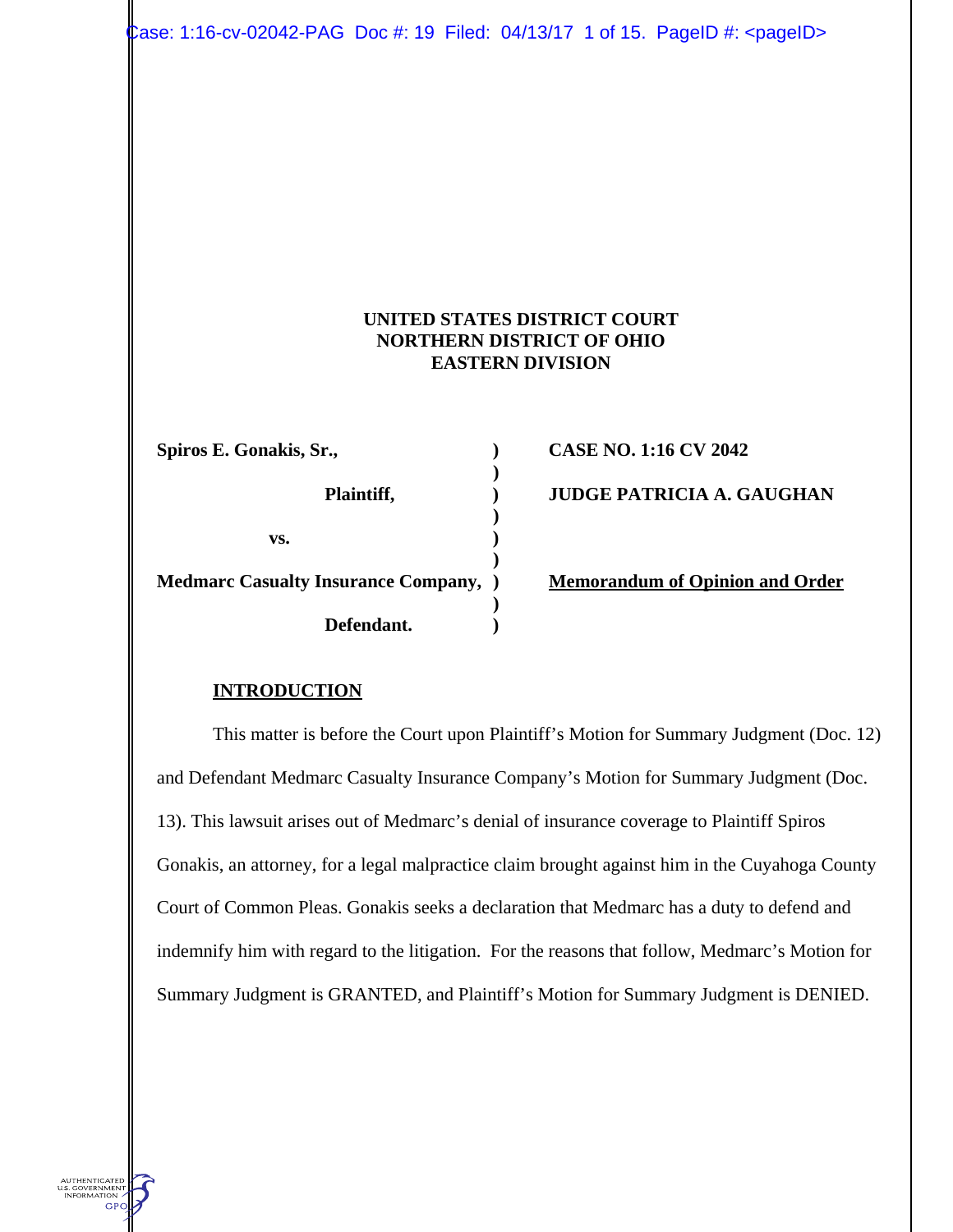### **FACTS**

### **A. The underlying lawsuit**

In December of 2011, Gonakis represented Rolvow Properties, LLC, in a real estate transaction involving Rolvow's sale of an apartment building to Classic Victor, LLC. Gonakis was retained to review the real estate purchase agreement, promissory note, and mortgage. Title to the apartment building transferred to Classic Victor on January 9, 2012, and Gonakis's representation of Rolvow ceased.

Subsequently, Classic Victor breached the parties' purchase agreement and defaulted on the promissory note and mortgage that it had executed in Rolvow's favor to secure financing for the sale. On December 21, 2015, Gonakis received a letter from attorney Stephen Thomas on behalf of Rolvow. The letter was addressed to Gonakis and five other individuals or entities: Edwin P. Pigman, Esq; Michael Burrington; Brian Stark; Bill Dragolis, and Howard Hanna Real Estate Services. The letter stated in part that Rolvow had hired Thomas to "prosecute claims for damages arising from...the sale" of the apartment building. It reads in full:

#### Gentlemen:

The undersigned has been retained by Brian McMillin in his capacity as Managing Member of Rolvow Properties, LLC, to prosecute claims for damages arising from your separate involvements (as applicable) in the sale by Rolvow Properties, LLC of the apartment building located at 2587 Noble Road, Cleveland Heights, Ohio to Classic Victor, LLC, and/or the impact of those events on the collateral foreclosure proceedings pending in the Cuyahoga County Court of Common Pleas, as Case No. 832926.

The subject sale consummated when title transferred on or about January 9, 2012, as a result of negotiations during the period of December 15, 2011 through December 30, 2011, in which all of you but Mr. Pigman were involved.

Please refer this letter to the carrier of your professional liability, errors and omissions or comprehensive liability insurance policy, or to your legal adviser if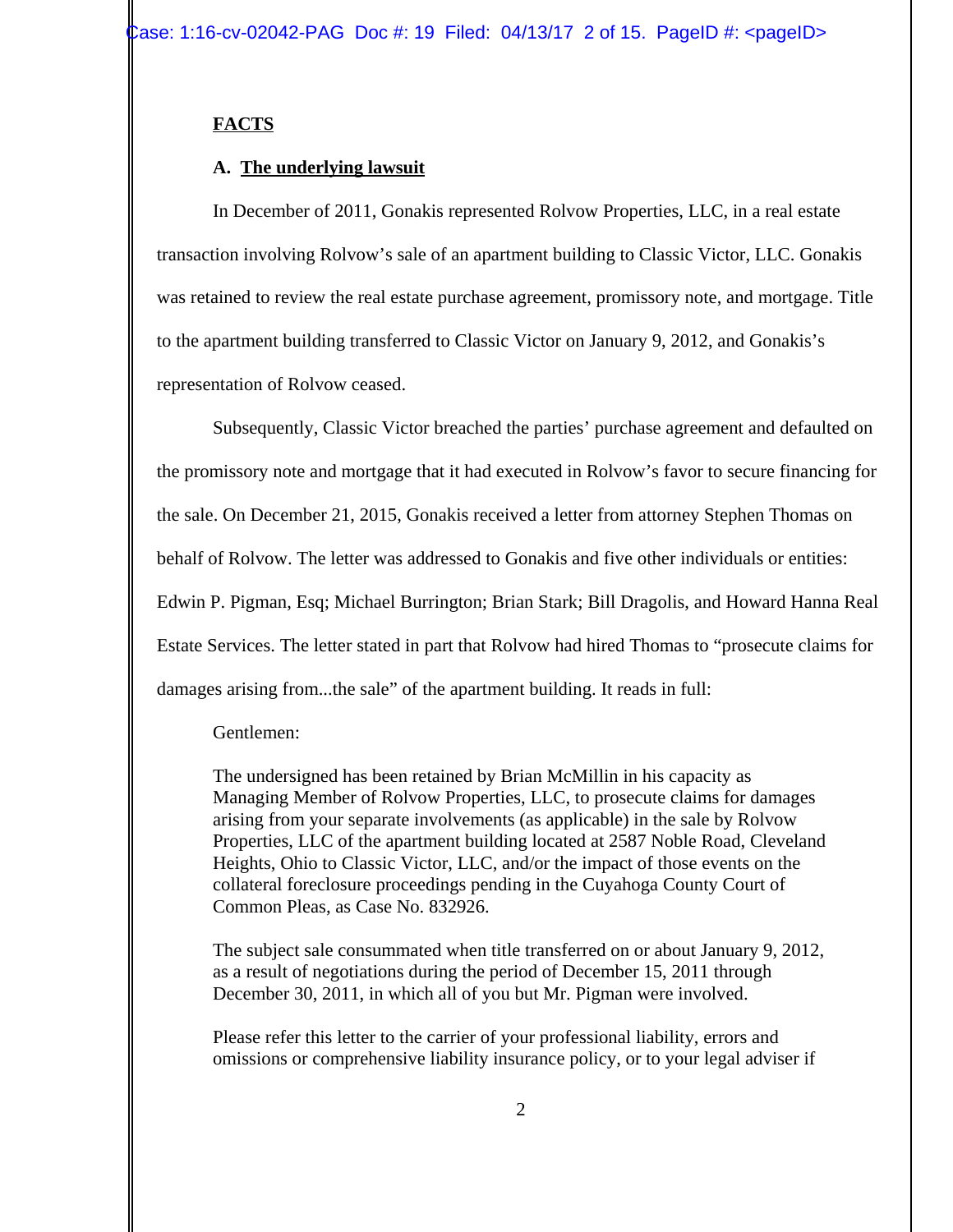you do not maintain any such coverage.

Due to the potential expiration next week of the four-year statute of limitation that applies to Michael Burrington, a Complaint will be commenced against Mr. Burrington and Howard Hanna Real Estate Services while the undersigned investigates allegations of fraud against Mr. Stark and Mr. Dragolis, and the negligent failure of persons other than Mr. Stark and Mr. Dragolis to protect Rolvow Properties, LLC from the professionally-foreseeable risks that have been discovered recently by Mr. McMillin, arising from anticipated deficiencies in foreclosure proceedings pending against Classic Victor, LLC.

Sincerely, /s/ Stephen G. Thomas

After receiving the letter, Gonakis searched the Cuyahoga County Common Pleas Court

docket and discovered that a foreclosure action on behalf of Rolvow and against Classic Victor

had been filed on September 17, 2014, by attorney Pigman. His review of the docket also

revealed that on October 14, 2015, Pigman's motion for summary judgment was denied because

Pigman had not filed a required preliminary judicial report/title commitment. Gonakis states that,

based on his reading of the Thomas letter and the foreclosure action, he concluded the following:

- The phrase "as applicable" in the first paragraph of the Thomas letter meant that the letter did not apply to Gonakis.
- The reference to "the negligent failure of persons other than Mr. Stark and Mr. Dragolis to protect Rolvow...arising from the anticipated deficiencies in foreclosure proceedings pending against Classic Victor, LLC" only applied to Pigman's representation of Rolvow in the foreclosure action, not to Gonakis.
- Thomas was simply conducting an investigation, the investigation had not yet been concluded, Gonakis should preserve his file, and Thomas may contact Gonakis as part of his investigation.
- The Thomas letter was a letter of representation advising Gonakis of the possibility of litigation against Pigman, Burrington, Stark and/or Dragolis.

Because Gonakis determined that Rolvow was not bringing any allegations of malpractice against him, he did not forward the Thomas letter to his professional liability insurance carrier at the time, Professional Solutions Insurance Company ("PSIC").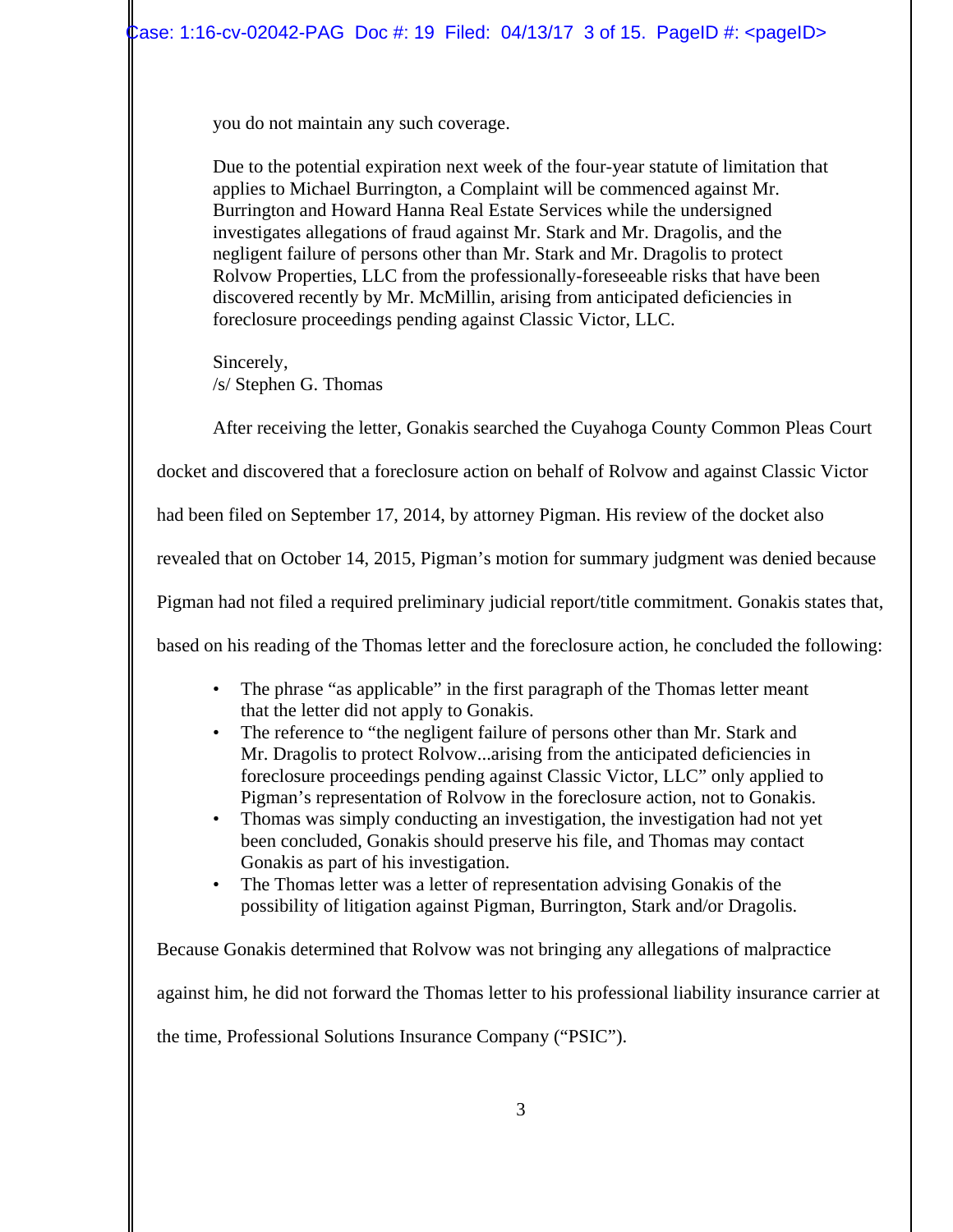On April 4, 2016, Rolvow served Gonakis with its First Amended Complaint in the matter captioned as Rolvow Properties, LLC v. Michael Burrington, et al., Cuyahoga County Court of Common Pleas. In it, Rolvow named Gonakis as a defendant and brought one claim of legal malpractice against him. Gonakis had not been named as a defendant in the original complaint.

### **B. Gonakis's insurance policy**

On January 12, 2016, Gonakis completed and signed an Application for Professional Liability Insurance with Medmarc. The application stated that "[o]nly claims that are first made against the insured and reported to the Company during the policy term are covered, subject to the policy provisions" and warned that incomplete or inaccurate information "could lead to a denial of coverage." The application also included the following questions:

G. Has any lawyer listed in Question 3.K., or on the Larger Firm Supplement:

\*\*\*

iv. become aware of any act, error, omission or specific circumstances which could reasonably be expected to result in a professional liability claim against the firm, any past or present lawyers in the firm, or any predecessor firm?

\*\*\*

v. become aware of any client, client representative, or lawyer who has made an oral or written threat of filing a lawsuit or filing a grievance with a regulatory board?

Gonakis answered "no" to these questions and also stated that he had reported "all claims, potential claims and incidents." Gonakis did not disclose the Thomas letter to Medmarc at the time of his application.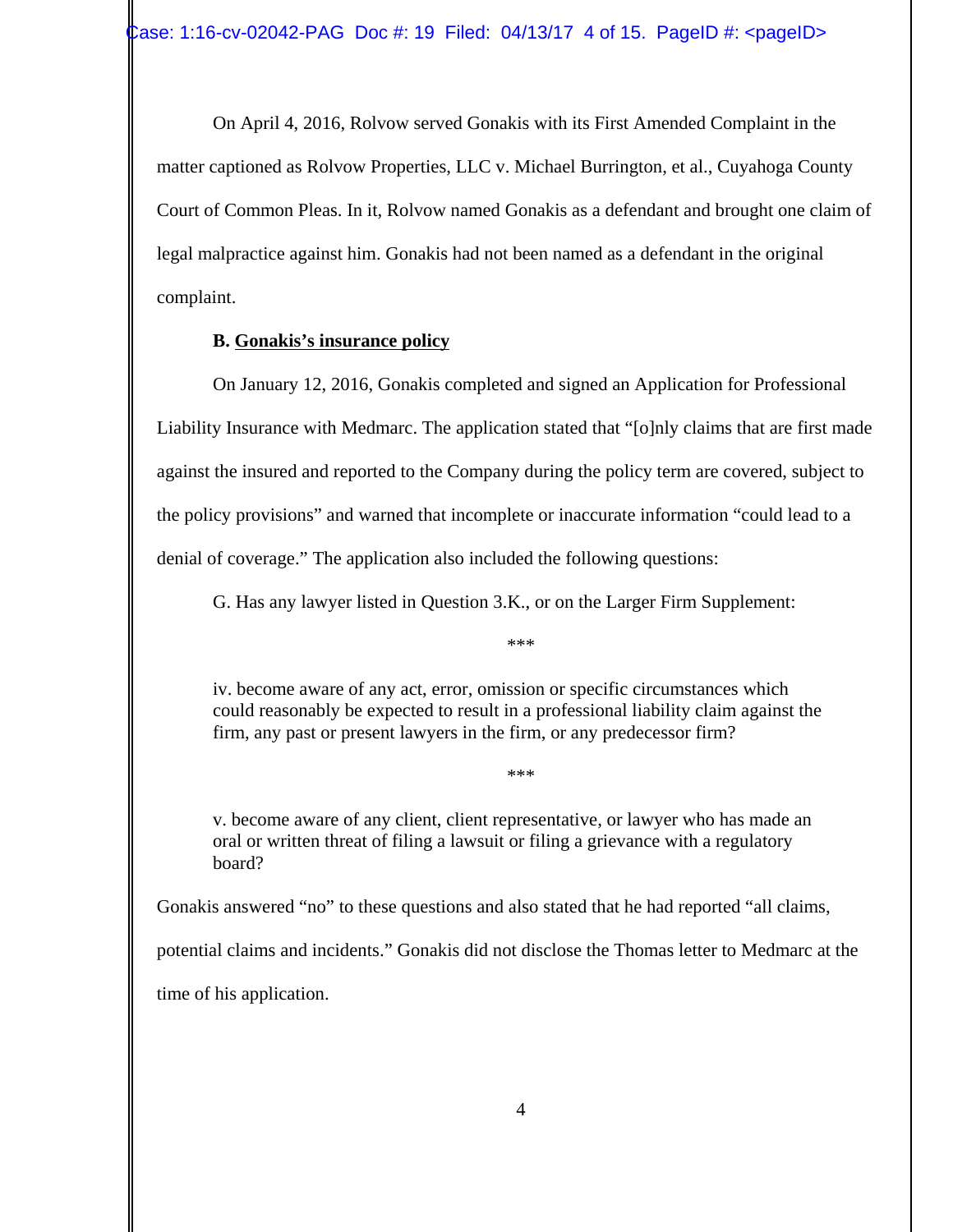The relevant provisions of Gonakis's Medmarc policy are as follows:<sup>1</sup>

## **SECTION 1. DEFINITIONS**

**Claim** means a demand or suit for damages received by the **Insured**, including any arbitration proceedings to which the **Insured** is required to submit or to which the **Insured** has submitted with the **Company's** consent.

# **2.1 WHAT THIS POLICY INSURES**

2.1.1. The **Company** will pay on behalf of the **Insured** all sums up to the Limit of Liability ... that the **Insured** shall become legally obligated to pay as **damages** because of any **claim** or **claims**, including **claim(s)** for **personal injury**, first made against the **Insured** and first reported to the **Company** during the **policy period**, involving any act, error, or omission in rendering or failing to render **professional services** by the **Insured** or by any person for whose acts, errors, or omissions the Insured is legally responsible, provided that the act, error, or omission first occurred on or after the **Retroactive Date** and that no **Insured** knew or should have known of facts that reasonably could have been expected to result in a **claim** prior to the effective date of this **policy**.

# **2.2. WHEN A CLAIM IS FIRST MADE**

A **claim** is first made against the **Insured** at the earlier of the following:

a) when the **Insured** first receives written notice that a **claim** has been made; or

b) when the **Insured** first receives information of specific circumstances involving a particular person or entity that could reasonably be expected to result in a **claim**....

All **claims**, including claims for **personal injury**, involving a single act, error, or omission or a series of related acts, errors, or omissions shall be deemed to be one **claim** and to be first made when the first of such **claims** is made.

# **2.3. WHEN A CLAIM IS FIRST REPORTED**

A **claim** is first reported to the **Company** at the earlier of the following:

a) when the **Company** first receives notice from the **Insured** that a **claim** has

<sup>1</sup> Words in bold are bolded in the original as defined terms in the policy. Underlining indicates the language at issue in this dispute.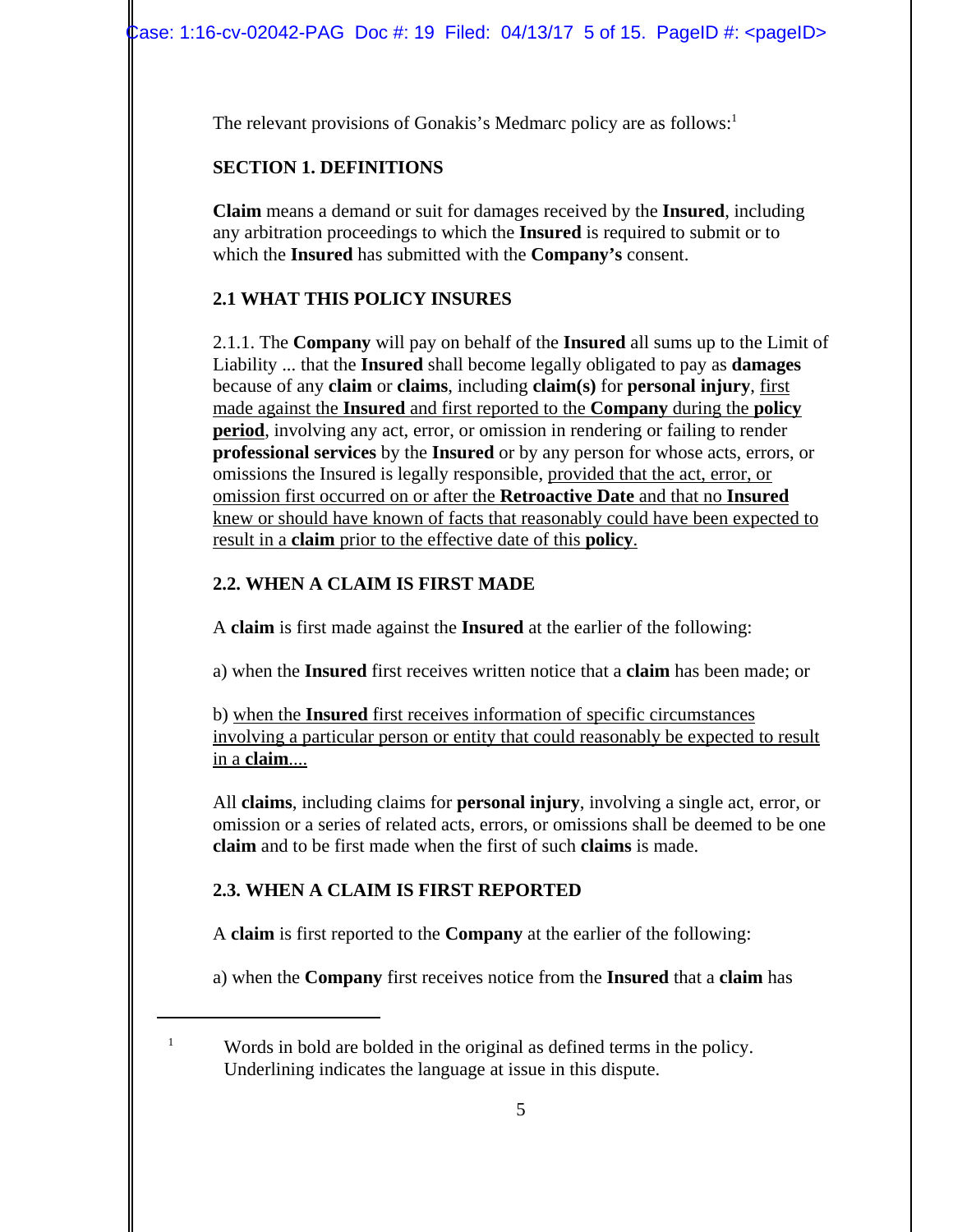been made; or

b) when the **Company** first receives notice from the **Insured** of the specific circumstances involving a particular person or entity that could reasonably be expected to result in a claim....

### **SECTION 3. DEFENSE AND SETTLEMENT**

### **3.1. DUTY OF DEFENSE**

The **Company** has the right to investigate and settle **claims**, and the Company will defend, subject to the Limit of Liability shown in Item 4 of the Declarations and as explained in Section 5, any suit or arbitration seeking **damages** against the **Insured** to which this **policy** applies…

### **SECTION 4. EXCLUSIONS**

# **4.1. WHAT THIS POLICY DOES NOT INSURE**

This policy does not apply to:

\*\*\*

s) any **claim**, disciplinary action, or other legal action involving any circumstance, act, error, or omission (1) disclosed in the information and representation made by the **Insured** in connection with the application submitted to the **Company** prior to the **continuous coverage effective date**; (2) reported to another insurance carrier prior to the **continuous coverage effective date**; or (3) that occurred prior to the **continuous coverage effective date**, if on that date, the **Insured** knew or believed, or had reason to know or believe, that the circumstance, act, error, or omission might reasonably be expected to result in a claim, disciplinary action, or other legal action against the **Insured**.

Immediately after receiving Rolvow's First Amended Complaint in April of 2016,

Gonakis tendered it to his Medmarc insurance agent along with a copy of the Thomas letter. On

April 22, 2016, Medmarc responded that "no coverage is available for the Rolvow Claim and

Lawsuit" because Gonakis's policy only covered claims made and reported within the Policy

period. The denial noted that the Thomas letter "provided [Gonakis] with information of specific

circumstances involving Mr. McMillin and Rolvow Properties, LLC which could be reasonably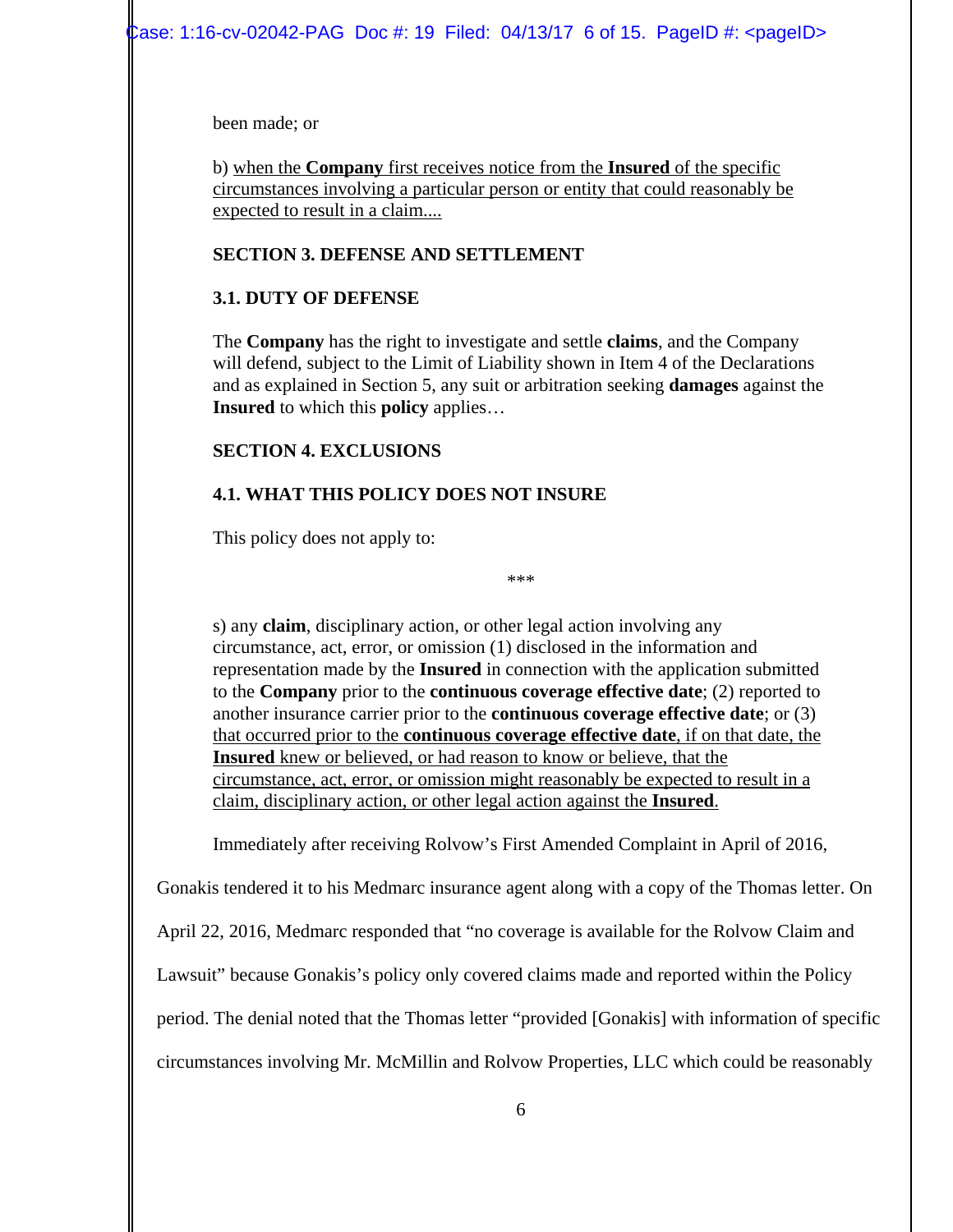expected to result in a claim. Therefore, [he] knew or should have known of facts that reasonably could have been expected to result in a claim at the time [he] received the December 18, 2015 letter."

Gonakis filed a declaratory judgment action against Medmarc in the Cuyahoga County Court of Common Pleas on July 14, 2016, seeking a declaration that Medmarc owes a duty to defend and indemnify him in the Rolvow malpractice lawsuit and recovery of monetary damages, including punitive damages, for an alleged bad faith denial of insurance coverage. Medmarc then removed the case to this Court on the basis of diversity jurisdiction. Pending before the Court are the parties' cross-motions for summary judgment.

# **SUMMARY JUDGMENT STANDARD**

Rule 56(a) of the Federal Rules of Civil Procedure, as amended on December 1, 2010,

provides in relevant part that:

A party may move for summary judgment, identifying each claim or defense—or the part of each claim or defense—on which summary judgment is sought. The court shall grant summary judgment if the movant shows that there is no genuine dispute as to any material fact and the movant is entitled to judgment as a matter of law.

Fed .R.Civ.P. 56(a).

Rule 56(e) provides in relevant part that "[i]f a party fails to properly support an assertion of fact or fails to properly address another party's assertion of fact as required by Rule 56(c), the court may ... consider the fact undisputed for purposes of the motion ... [and] grant summary judgment if the motion and supporting materials—including the facts considered undisputed-show that the movant is entitled to it." Fed.R.Civ.P. 56(e).

Although Congress amended the summary judgment rule, the "standard for granting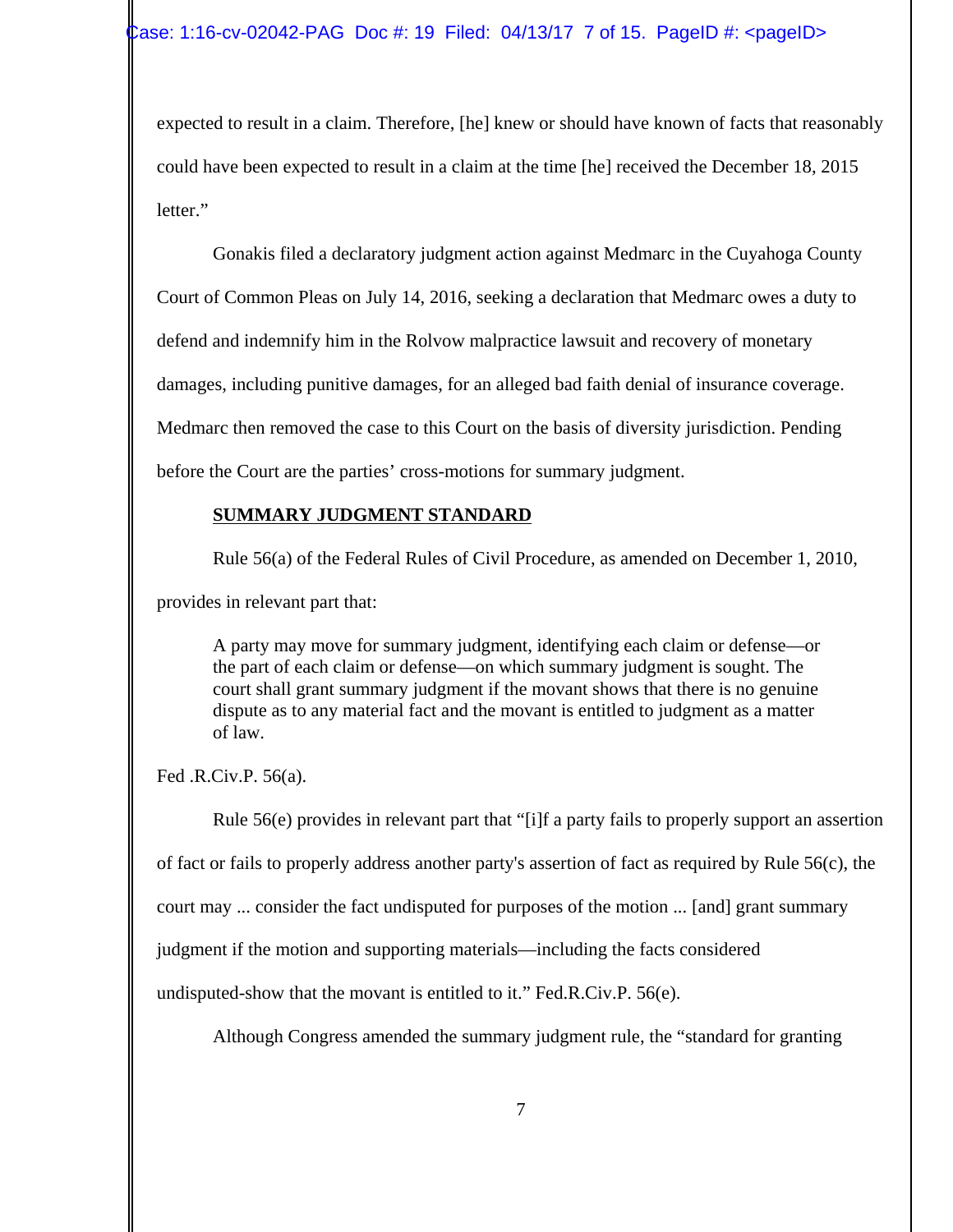summary judgment remain unchanged" and the amendment "will not affect continuing development of the decisional law construing and applying" the standard. See, Fed.R.Civ.P. 56, Committee Notes at 31.

Accordingly, summary judgment is appropriate when no genuine issues of material fact exist and the moving party is entitled to judgment as a matter of law. *Celotex Corp. v. Catrett*, 477 U.S. 317, 322-23 (1986) (citing Fed. R. Civ. P. 56(c)); *see also LaPointe v. UAW, Local 600*, 8 F.3d 376, 378 (6th Cir. 1993). The burden of showing the absence of any such genuine issues of material facts rests with the moving party:

[A] party seeking summary judgment always bears the initial responsibility of informing the district court of the basis for its motion, and identifying those portions of "the pleadings, depositions, answers to interrogatories, and admissions on file, together with affidavits," if any, which it believes demonstrates the absence of a genuine issue of material fact.

*Celotex*, 477 U.S. at 323 (citing Fed. R. Civ. P. 56(c)). A fact is "material only if its resolution will affect the outcome of the lawsuit." *Anderson v. Liberty Lobby*, 477 U.S. 242, 248 (1986).

Once the moving party has satisfied its burden of proof, the burden then shifts to the nonmoving party. The court must afford all reasonable inferences and construe the evidence in the light most favorable to the nonmoving party. *Cox v. Kentucky Dep't. of Transp.*, 53 F.3d 146, 150 (6th Cir. 1995) (citation omitted); *see also United States v. Hodges X-Ray, Inc.,* 759 F.2d 557, 562 (6th Cir. 1985). However, the nonmoving party may not simply rely on its pleading, but must "produce evidence that results in a conflict of material fact to be solved by a jury." *Cox*, 53 F.3d at 150.

Summary judgment should be granted if a party who bears the burden of proof at trial does not establish an essential element of his case. *Tolton v. American Biodyne, Inc.*, 48 F.3d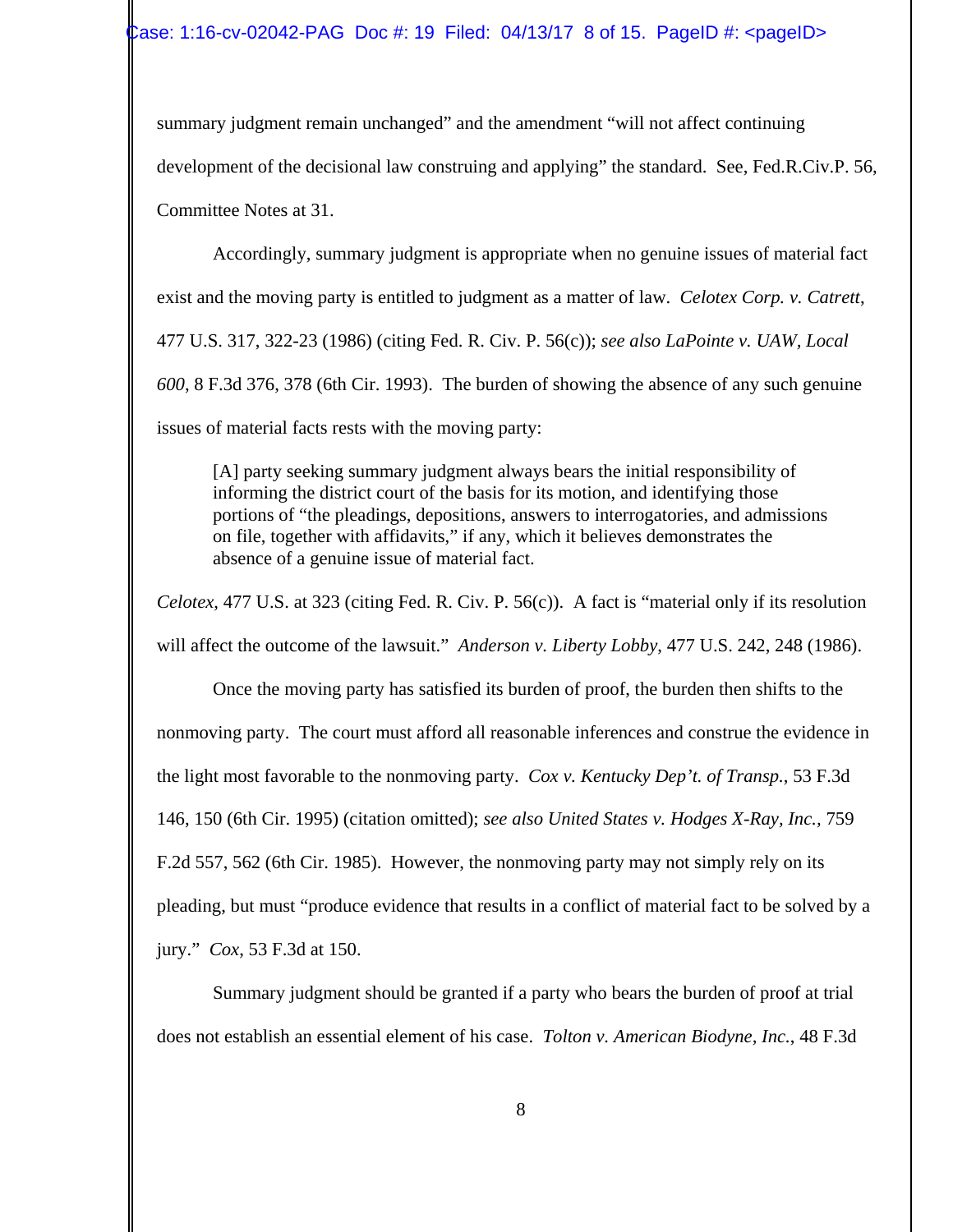937, 941 (6th Cir. 1995) (citing *Celotex*, 477 U.S. at 322). Accordingly, "the mere existence of a scintilla of evidence in support of plaintiff's position will be insufficient; there must be evidence on which the jury could reasonably find for the plaintiff." *Copeland v. Machulis*, 57 F.3d 476, 479 (6th Cir. 1995) (quoting *Anderson*, 477 U.S. at 52 (1986)). Moreover, if the evidence is "merely colorable" and not "significantly probative," the court may decide the legal issue and grant summary judgment. *Anderson*, 477 U.S. at 249-50 (citation omitted).

#### **ANALYSIS**

A court sitting in diversity applies the law of the forum state. *Schwartz Manes Ruby and Slovin, L.P.A. v. Monitor,* 483 Fed. Appx. 241, 244 ( $6<sup>th</sup> Cir. 2012$ ). The parties agree that Ohio law governs the Medmarc policy.<sup>2</sup> Under Ohio law, the interpretation of an insurance policy is a matter of law. *Id.* (citing *City of Sharonville v. Am. Emp'rs Ins. Co.*, 109 Ohio St. 3d 186, 846 N.E.2d 833, 836 (2006)). When interpreting an insurance contract, a court must give the provisions and terms in the contract a reasonable construction. *Hillyer v. State Farm Mut. Auto Ins. Co*, 131 Ohio App. 3d 172, 177 (Ohio Ct. App. 1999). If a provision or term in the policy is ambiguous, the policy is to be interpreted strictly against the insurer and liberally in favor of the insured. *Westfield Ins. Co. v. Hunter*, 128 Ohio St. 3d 540, 948 N.E.2d 931, 935 (2011). Policy exclusions are interpreted as applying "only to that which is *clearly* intended to be excluded." *Sharonville*, 846 N.E.2d at 836 (emphasis in original) (citation omitted).

The Medmarc policy is a "claims-made" policy, meaning that it only protects the insured for claims made and reported within the policy period. *Mueller v. Taylor Rental Ctr.*, 106 Ohio

<sup>&</sup>lt;sup>2</sup> The parties did not engage in a choice of law analysis or point to a choice of law provision in the policy, but both cite to and rely on Ohio law throughout their briefing.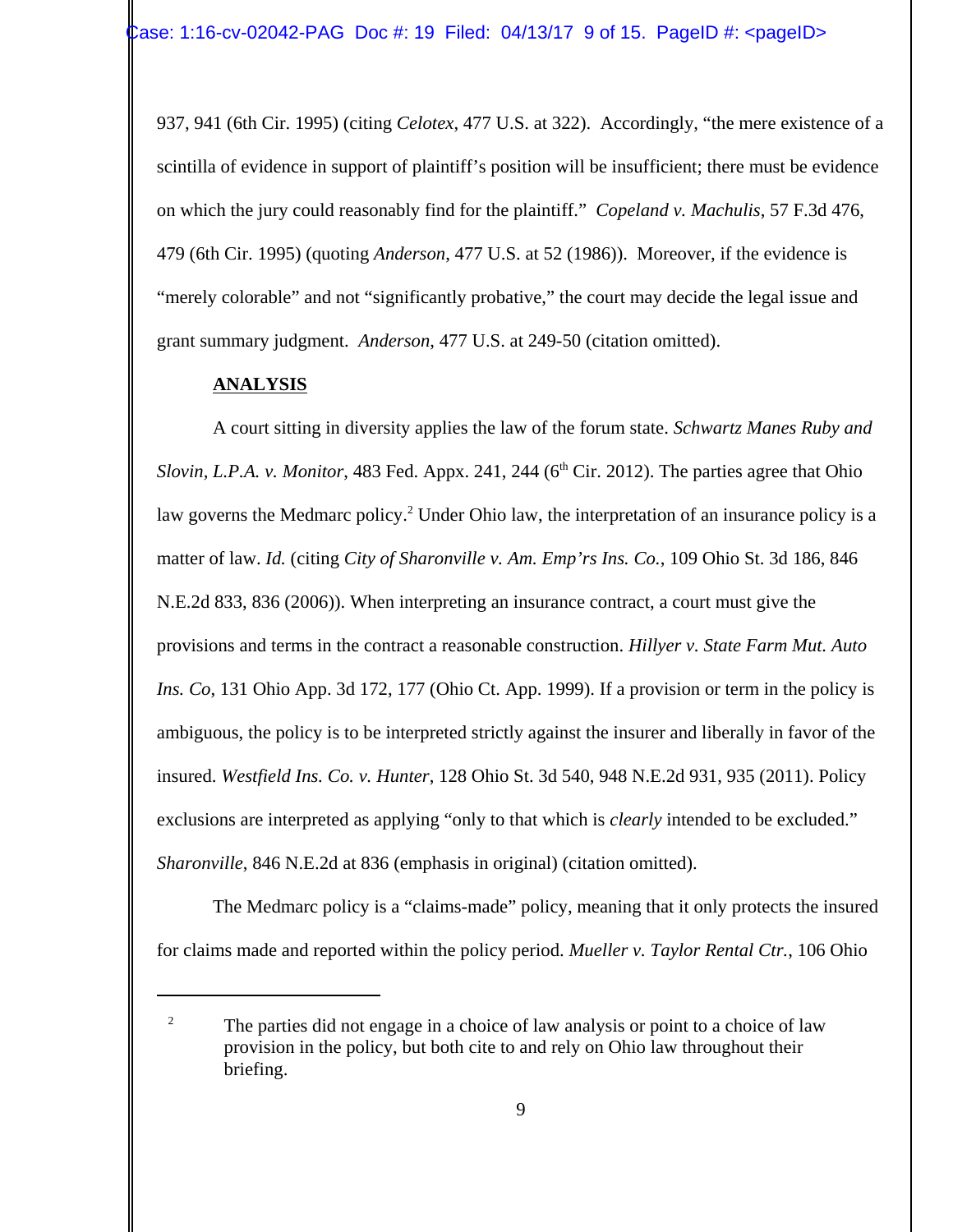App. 3d 806, 810 (Ohio App. 1995). Unlike an occurrence policy, a claims-made policy is designed to limit liability to a fixed period of time. *Id.* Medmarc argues that it has no duty to defend Gonakis against the Rolvow malpractice lawsuit because the policy only covers a claim if it is first made during the policy period and "no insured knew or should have known of facts that reasonably could have been expected to result in a claim prior to the [policy's] effective date." (Policy, § 2.1); (*see also id.* § 2.2(b)). Medmarc asserts that Gonakis could have reasonably expected the Rolvow lawsuit once he received the Thomas letter. It also argues that the claim is excluded under Section 4.1 because the policy excludes any claim "that occurred prior to the continuous coverage effective date, if on that date, the Insured knew or believed, or had reason to know or believe, that the circumstance, act, error, or omission might reasonably be expected to result in a claim...against the Insured."<sup>3</sup> Gonakis counters that he had no reasonable basis to foresee the Rolvow lawsuit prior to the policy's effective date and that he complied with the policy's reporting requirements by giving notice of the lawsuit during the policy period.

Both parties agree that the relevant policy language is whether Gonakis was aware of facts or should have known of facts that "reasonably could have been expected to result in a claim."4 The parties also agree that this language employs a mixed subjective-objective analysis

<sup>&</sup>lt;sup>3</sup> Medmarc also argues that the claim falls under the exclusion for claims relating to the rendering of investment advice. The Court need not address this argument because it concludes that the policy does not cover the claim since Gonakis knew of facts that reasonably could have been expected to result in a claim prior to the policy's effective date.

<sup>&</sup>lt;sup>4</sup> Section 2.2(b) uses similar language: A claim is first made when the Insured first receives information of specific circumstances involving a particular person or entity that "*could reasonably be expected to result in a claim*." Similarly, Section 4.1(s) excludes any claim that occurred prior to the effective date if the insured knew or had reason to know "that the circumstance, act, error, or omission *might*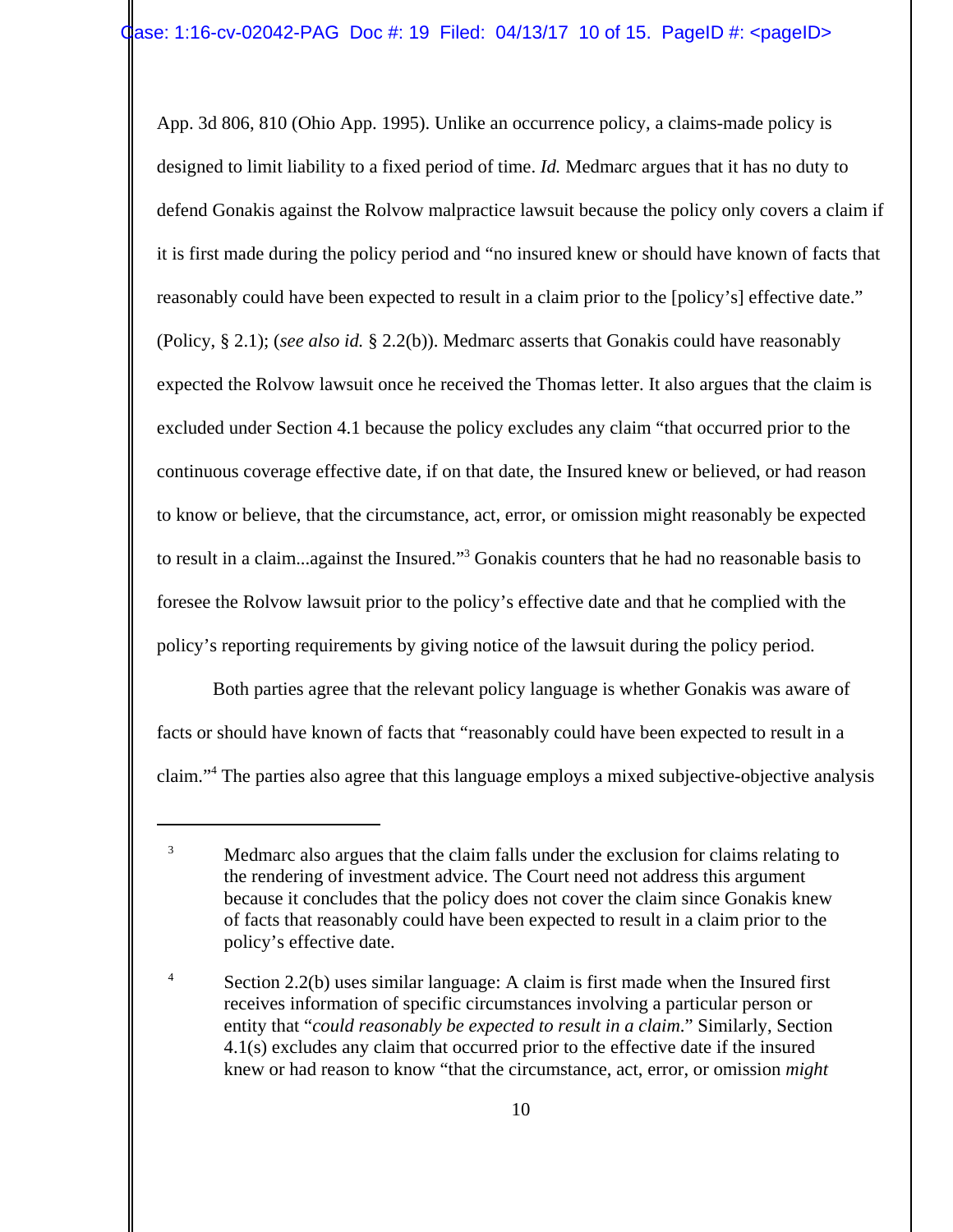to determine whether an insured could "reasonably expect" that particular acts could result in a claim. The question of what facts Gonakis knew is a subjective inquiry, while the question of whether he could reasonably expect that these facts might give rise to a claim is an objective inquiry based on a "reasonable insured" standard. *Schwartz*, 483 Fed. Appx. at 245.

Gonakis argues that the phrase "reasonably could have expected to result in a claim"–which the policy does not define–is ambiguous and must be construed against Medmarc. The Southern District of Ohio has interpreted this same language and determined that it is ambiguous because it is susceptible of two meanings: it could require reporting whenever there is any possibility of or potential for a claim, or it could require reporting only when a claim is reasonably probable. *Professionals Direct Ins. Co. v. Wiles, Boyle, Burkholder & Bringardner Co.*, 2009 WL 4281263, at \*11-13 (S.D. Ohio Nov. 24, 2009). Having found that the language was ambiguous, the court construed it against the insurer and interpreted it to mean that the insured was only required to report claims that were "reasonably probable, reasonably likely to happen, or reasonably certain." *Id.* at \* 13. Using this construction, the court found that there was a question of fact as to whether the insured, a law firm faced with a malpractice claim, had met the reporting requirement by waiting to give notice of the claim until after the Ohio Supreme Court ruled against its client in the underlying litigation. In denying summary judgment to the insurer, the court noted that the underlying litigation was still pending during the applicable time period, there was a reasonable probability that it would resolve favorably for the firm's client, and the firm's client had not indicated in any way that it believed that the firm had committed

*reasonably be expected to result in a claim*."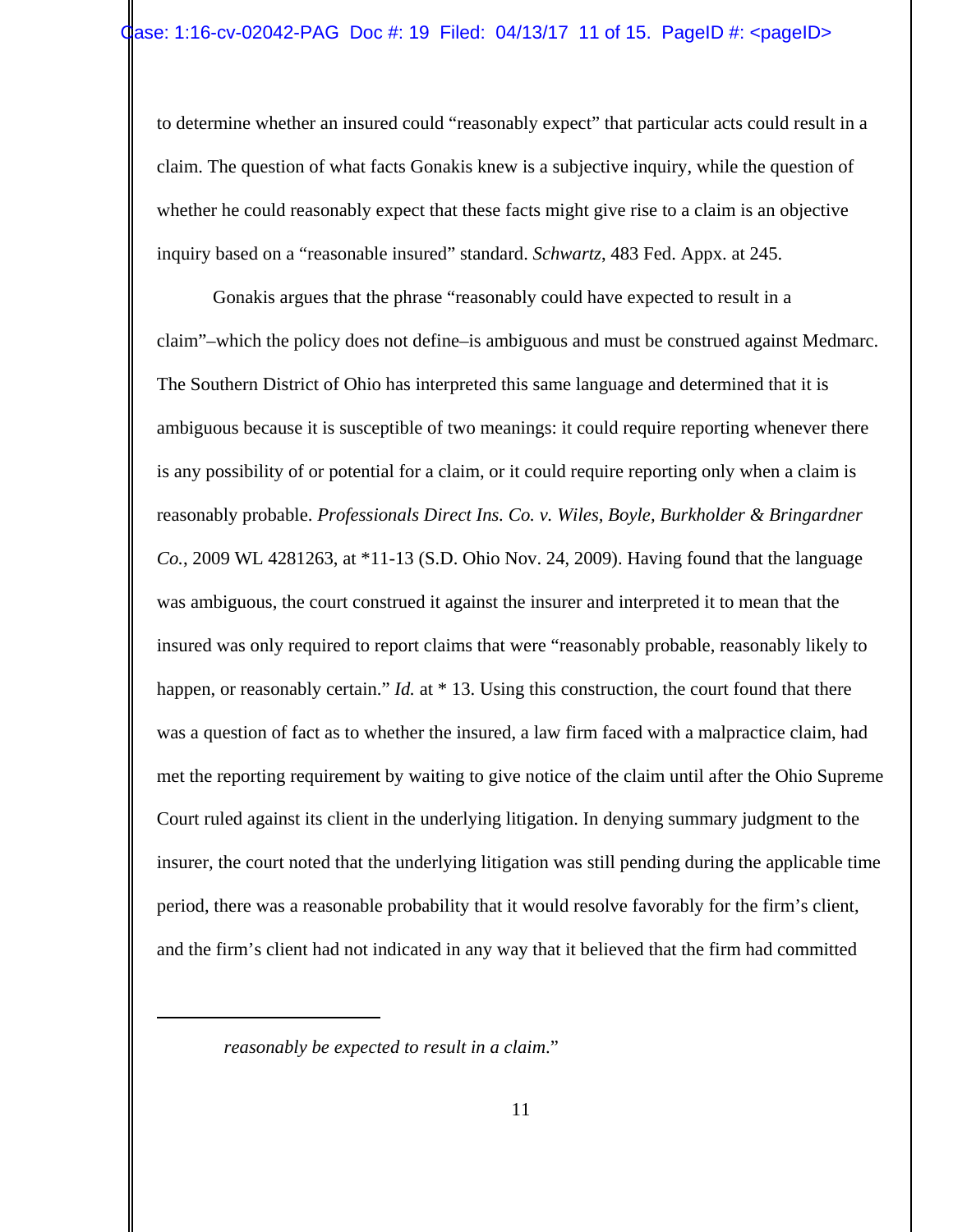legal malpractice or that it was considering bringing such a claim. *Id.5*

Here, even if the Court liberally construes the undefined language at issue ("reasonably could have been expected to result in a claim") in favor of Gonakis, a reasonable insured would have expected a malpractice claim by Rolvow after receiving the Thomas letter. After receiving the letter on December 21, 2015, Gonakis was aware that Rolvow was represented by new counsel, Stephen Thomas, and that Rolvow had retained Thomas to prosecute claims for damages arising from the addressees' separate involvements in the sale of Rolvow's apartment building "*and/or* the impact of those events on the foreclosure proceedings in the Cuyahoga County Court of Common Pleas." Thus, the letter was clear that the claims would relate to *both* the real estate transaction–for which Gonakis was Rolvow's attorney–and the foreclosure proceedings. The letter advised all addressees, without exception, to refer the letter to their professional liability insurers. Finally, Thomas informed the addressees that he was filing a lawsuit against Burrington and Howard Hanna because of a statute of limitations issue and that he was investigating allegations of fraud against Stark and Dragolis and negligence against "persons other than Stark and Dragolis." While the letter did not identify Gonakis and Pigman as the subject of the negligence claims, it is reasonably probable that Thomas meant that Gonakis

<sup>5</sup> The Sixth Circuit in *Schwartz* addressed similar policy language–whether an insured could "reasonably foresee" that particular acts "might reasonably be expected to be the basis of a claim." It cited *Wiles* but did not decide whether this language was ambiguous because even under the more favorable interpretation, a reasonable attorney would have expected that a malpractice claim by the insured's (a law firm) former client was reasonably probable. *Schwartz*, 483 Fed. Appx. at 246 (noting that the firm was aware that it was counsel of record listed on a court docket in a lawsuit pending against its client, that it failed to appear at a scheduled trial, that its failure to appear resulted in the entry of an adverse judgment against its client, and that its client had retained new counsel who was aware of the judgment).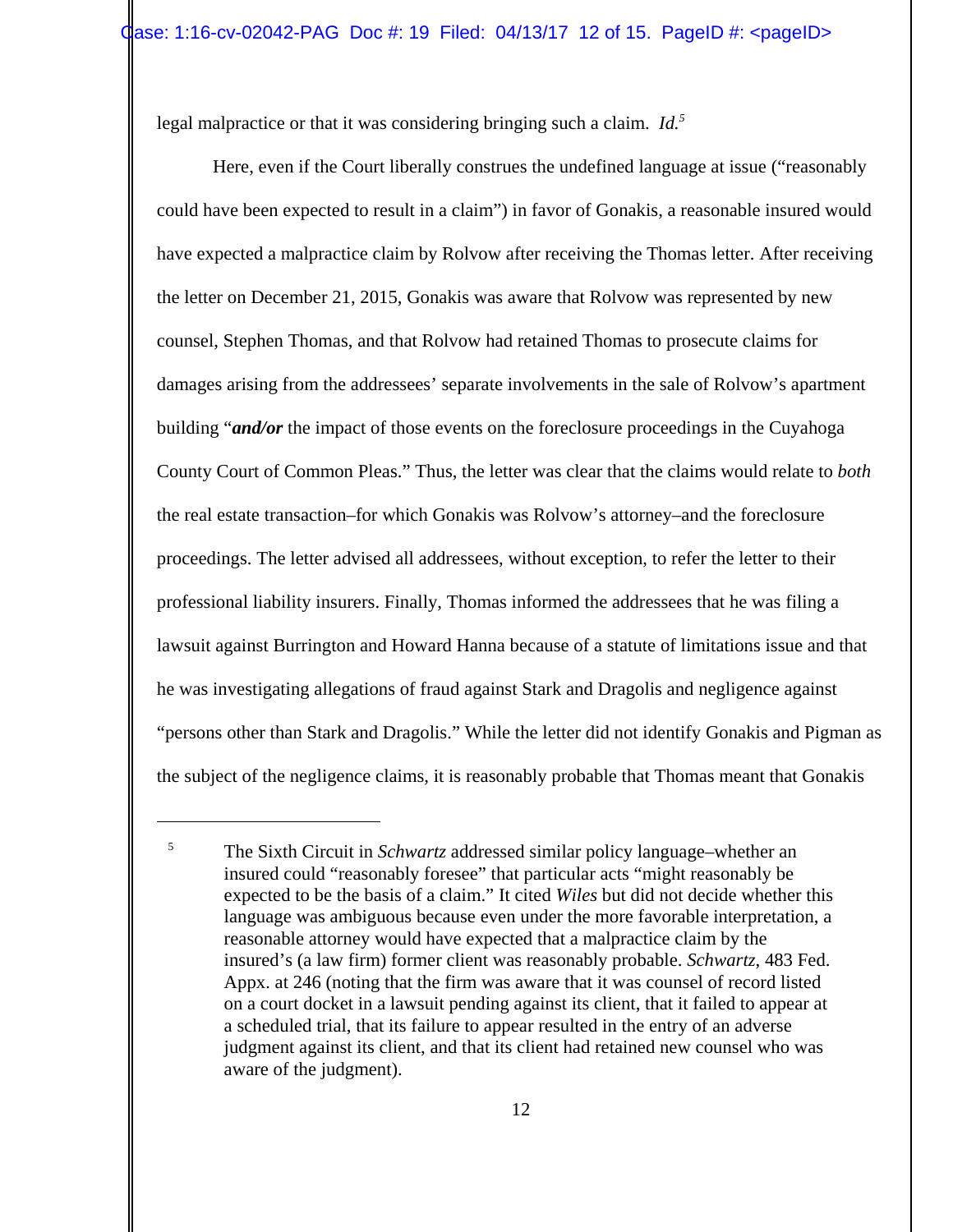and Pigman were the subject of such claims because all other addressees had already been expressly identified as the subject of other claims. Any reasonable attorney in possession of these facts would have realized that a claim by Rolvow against Gonakis was at least reasonably likely.

Gonakis's interpretation of the Thomas letter–that it does not apply to him, that all addressees except for him would be the subject of a lawsuit by Rolvow, and that Thomas was conducting an investigation and wanted Gonakis to preserve his file because Thomas might contact him as part of the investigation–is simply not supported by the language of the letter. The letter was addressed to all recipients collectively, made no exceptions for Gonakis, and clearly stated in the first paragraph that Rolvow had hired Thomas to prosecute claims against the recipients. ("*Gentlemen*: The undersigned has been retained by Brian McMillin in his capacity as Managing Member of Rolvow Properties, LLC, to prosecute claims for damages arising from *your separate involvements* (as applicable)....")6

Gonakis notes that Rolvow had not contacted him in the four years following the real estate transaction, that Rolvow had never complained about Gonakis's representation, that the statute of limitations on a malpractice claim is one year, that the foreclosure proceedings still had a reasonable possibility of resolving in Rolvow's favor at the time of the Thomas letter, and that the final paragraph of the letter states that Thomas was simply "investigating allegations." In

<sup>&</sup>lt;sup>6</sup> Gonakis argues that he interpreted "as applicable" to mean that the letter did not apply to him. But this is not an objectively reasonable interpretation given the salutation and the rest of the letter. Rather, the reasonable interpretation is that "as applicable" referred to the addressees' particular involvement in either the real estate transaction or the foreclosure proceedings, both of which would be the subject of separate claims that Thomas was going to file on behalf of Rolvow.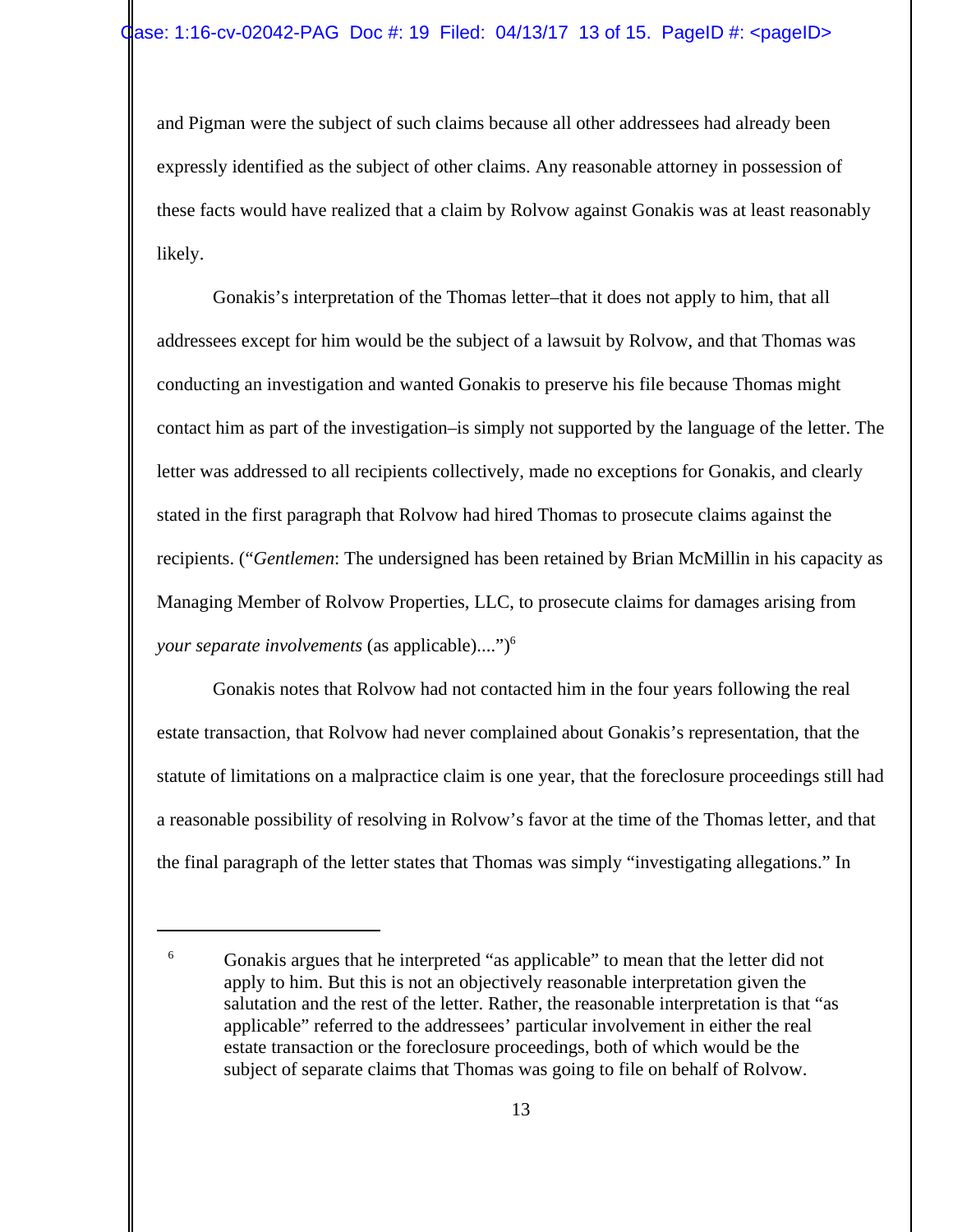addition, he believes that he had ably represented Rolvow. These facts would weigh strongly in favor of Gonakis had the letter not explicitly stated that Rolvow had hired Thomas to prosecute claims arising, in part, from the real estate transaction for which Gonakis had represented Rolvow or directed all recipients to refer the letter to their respective professional liability insurance carriers. But in light of these statements, the only objectively reasonable conclusion that an attorney could have come to was that Rolvow was reasonably likely to file a lawsuit against Gonakis. Moreover, Gonakis's subjective belief that a malpractice claim would be meritless is beside the point because the objective prong of the relevant policy provisions does not address the insured's subjective belief as to the merits of a possible claim or whether he had committed a wrongful act.<sup>7</sup> Instead, the question is whether the letter gave Gonakis a basis to reasonably expect a claim by Rolvow.

The Thomas letter, which Gonakis received several weeks prior to the effective date of the Medmarc policy, gave Gonakis a basis to reasonably expect that Rolvow would file a claim against him. Therefore, the Medmarc policy does not apply to the claim and Medmarc owes no duty to defend or indemnify Gonakis for the claim.

<sup>7</sup> *See Carosella & Ferry, P.C. v. TIG Ins. Co.*, 189 F. Supp. 2d 249 (E.D. Pa. 2001) ("Carosella argues that no reasonable attorney in Carosella's place would have foreseen the Bradley's claim because the suit threatened in the letter was utterly without merit and because Carosella knew that it had ably represented the Bradleys....However, the relevant provision does not deal with the question of whether the insured knew or should have known that it had committed a wrongful act. Rather, the relevant question is whether there was a reasonable basis to foresee that a claim would be made. Carosella appears to confuse the two questions."); *Minnesota Lawyers Mut. Ins. Co. v. Hahn*, 355 F. Supp. 2d 104, 110 (D.D.C. 2004) ("Defendants need not admit to the merit of th[e] potential claim..., and the failure of defendants to give MLM the required notice cannot be excused by a well-founded belief in non-liability.").